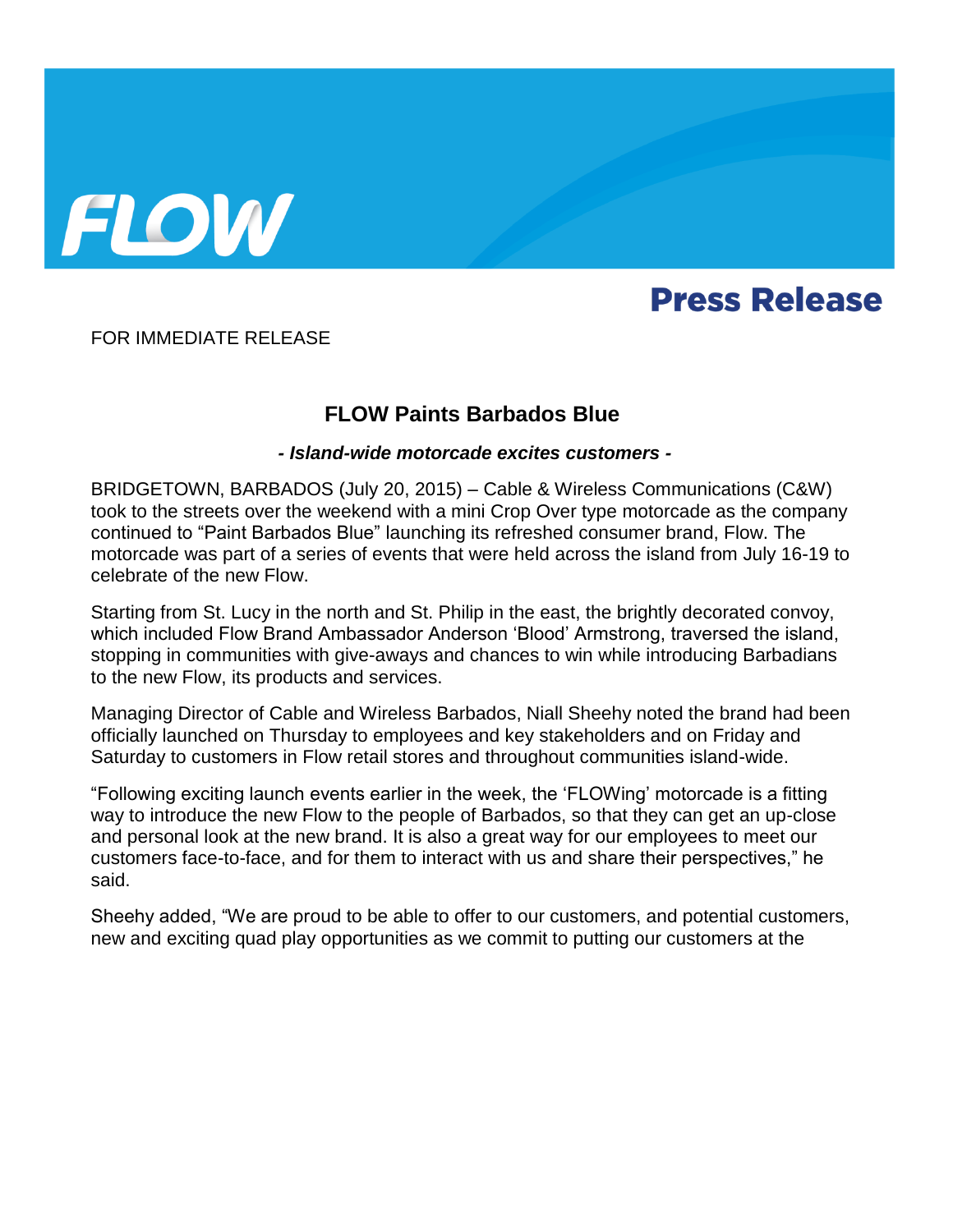

forefront of our business. We want to completely transform the customer experience and provide best-in-class service."

Director of Marketing, Shelly-Ann Hee Chung, said that through the fun and entertainment provided by the 'FLOWing' motorcade, the company was able to bring Barbadians up to date on current developments and future plans surrounding the new Flow.

"The response from the public has been overwhelming and it was great to hit the streets with the Flow team. We are very excited about what the future holds," she said. "Of course, we realize that our success will not only be dependent upon the technology available to us, but the way in which we deliver that technology to our customers."

After parading through the streets of Barbados, the motorcade culminated with a mini concert in Independence Square featuring Flow Brand Ambassadors, Lil Rick, Peter Ram, Kirk Brown, Blood and Shanta Prince, as well as a mini exposition, which showcased the new brand's products and services.

As part of its commitment to customer service, the new Flow honoured its very first residential customer since the new brand launch at the concert event. Carol Bradshaw took Flow's TV Essential Watch services and bundled it with the Superfast Bundled Plus Broadband service. As a thank you, Carol was awarded three months of free service from Flow. Kyle Smith was also a winner as and received a 40 inch Samsung TV as he was the first customer to sign up for quad-play services – TV, Internet, Voice and Mobile.

The motorcade was part of the official introduction of Flow to the public in the first of several market launches set to take place across the Caribbean. Flow will now be the consumer brand operating in some 15 markets across the region including Cayman Islands, Trinidad and Tobago, Barbados and Jamaica among others.

With the integration of Columbus International Inc and Cable & Wireless, Flow is now poised to deliver quad play services - mobile, broadband, fixed voice and TV/video to its customers.

## **About Cable & Wireless Communications:**

Cable & Wireless Communications Plc (CWC) is a full service communications and entertainment provider, operating in the Caribbean and Latin America. With annual sales of over \$2.4 billion, it operates both mobile and fixed networks, supported by submarine and terrestrial optical fibre backhaul capacity. Through the acquisition of Columbus International Inc. on 31 March 2015, CWC now delivers superior high-speed mobile data, broadband and TV/video services. It has leading market positions in Mobile, Fixed Line, Broadband and TV consumer offers.

Through its business division, CWC provides data centre hosting, domestic and international managed network services, and customised IT service solutions, utilising cloud technology to serve business and government customers.